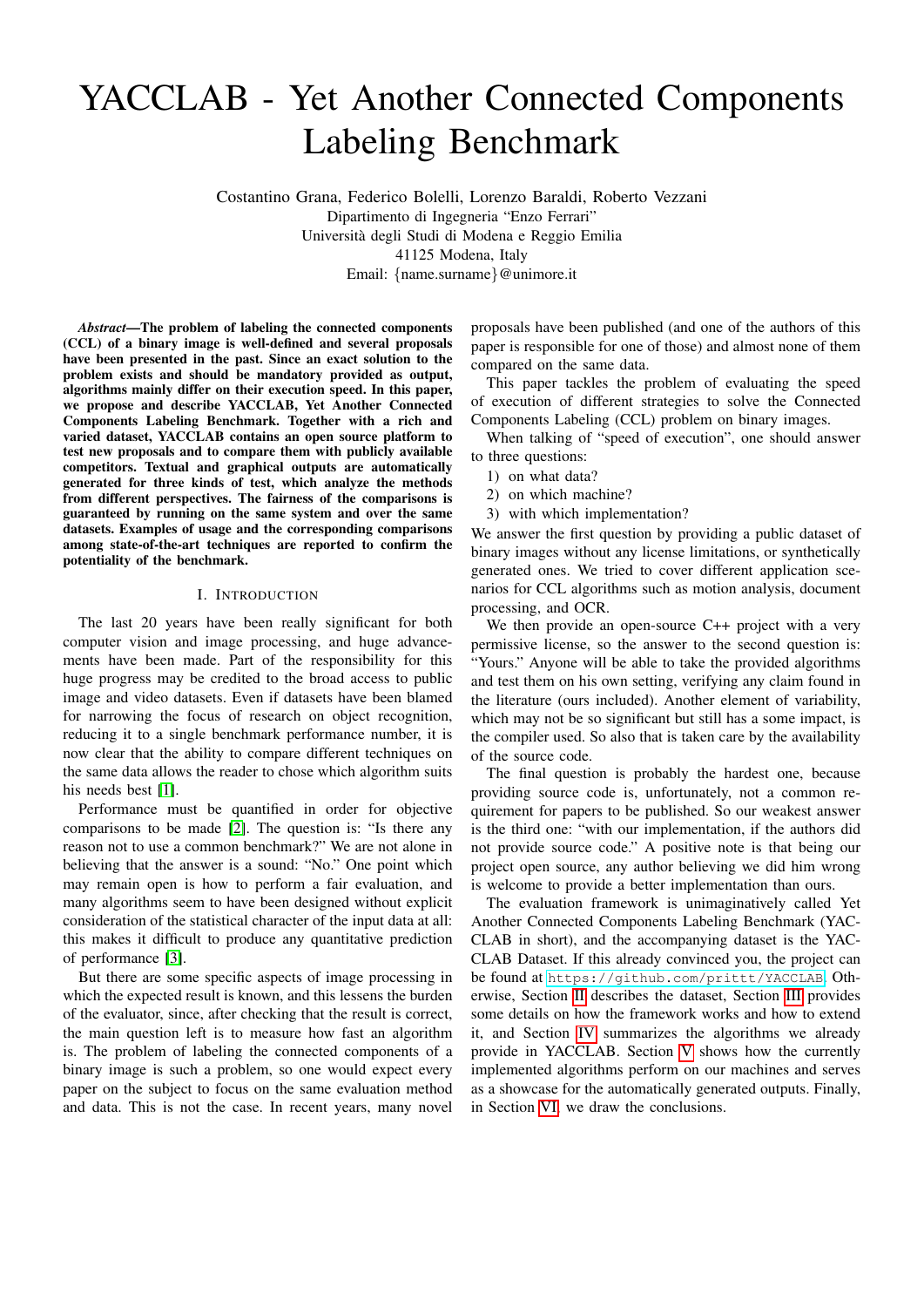

Fig. 1. Sample images from the YACCLAB dataset.

## II. THE YACCLAB DATASET

<span id="page-1-0"></span>Following a common practice in the literature, the YAC-CLAB dataset includes both synthetic and real images. All images are provided in 1 bit per pixel PNG format, with 0 (black) being background and 1 (white) being foreground. Images are organized by folders as follows.

A set of synthetic random noise images has been used in many papers [\[4\]](#page-5-4), [\[5\]](#page-5-5), [\[6\]](#page-5-6). We have selected and included in YACCLAB the publicly available set of [\[6\]](#page-5-6), because it is the only one already published and already used in other works [\[7\]](#page-5-7), [\[8\]](#page-5-8), [\[9\]](#page-5-9). This allows the researchers to easily compare their results with the literature. The images contain black and white random noise with 9 different foreground densities (10% up to 90%), from a low resolution of  $32\times32$  pixels to a maximum resolution of 4096×4096 pixels, allowing to test the scalability and the effectiveness of different approaches when the number of labels gets high. For every combination of size and density, 10 images are provided for a total of 720 images. The resulting subset allows to evaluate performance both in terms of scalability on the number of pixels and on the number of labels (density).

The second dataset included is composed by the Otsubinarized version of the MIRflickr dataset [\[10\]](#page-5-10), publicly available under a Creative Commons License. It contains 25,000 standard resolution images taken from Flickr. These images have an average resolution of 0.17 megapixels, there are few connected components (495 on average) and are generally composed of not too complex patterns, so the labeling is quite easy and fast. This subset serves again as a comparison with already published results.

Two other parts are included in the YACCLAB Dataset, in order to cover for Document Analysis applications. The first dataset is a set of 104 images scanned from a version of the Hamlet found on Project Gutenberg ([http://www.](http://www.gutenberg.org) [gutenberg.org](http://www.gutenberg.org)). The second one is the Tobacco800 Document Image Database. It is composed of 1290 document images and is a realistic database for document image analysis research as these documents were collected and scanned using a wide variety of equipment over time. Resolutions of documents in Tobacco800 vary significantly from 150 to 300

DPI and the dimensions of images range from 1200 by 1600 to 2500 by 3200 pixels [\[11\]](#page-5-11), [\[12\]](#page-5-12), [\[13\]](#page-5-13). Since CCL is one of the initial preprocessing steps in most layout analysis or OCR algorithms, these two subsets allow to test the algorithm performance in such scenarios.

The final set of images included in YACCLAB comes from 3DPeS (3D People Surveillance Dataset [\[14\]](#page-5-14)), a surveillance dataset designed mainly for people re-identification in multi camera systems with non-overlapped fields of view. 3DPeS can be also exploited to test many other tasks, such as people detection, tracking, action analysis and trajectory analysis. The background models for all cameras are provided, so a very basic technique of motion segmentation has been applied to generate the foreground binary masks, i.e., background subtraction and fixed thresholding. The analysis of the foreground masks to remove small connected components and for nearest neighbor matching is a common application for CCL.

## III. THE YACCLAB PROJECT

<span id="page-1-1"></span>YACCLAB contains an open source C++ project which runs and tests CCL algorithms on the collection of datasets described in the previous section. Beside running a CCL algorithm and testing its correctness, YACCLAB performs three more kinds of test: average run-time test, density test and size test, in which the performance of the algorithms are evaluated with images of increasing density and size.

To check the correctness of an implementation, the output of an algorithm is compared with that of the OpenCV CCL function, which is assumed to be a correct reference point. Notice that 8-connectivity is always used. A colorized version of the input images can also be produced, to visually check the output and investigate possible labeling errors.

Average run-time tests, instead, execute an algorithm on every image of a dataset. The process can be repeated more times in a single test, to get the minimum execution time for each image: this allows to get more reproducible results and overlook delays produced by other running processes. It is also possible to compare the execution speed of different algorithms on the same dataset: in this case, selected algorithms are executed sequentially on every image of the dataset.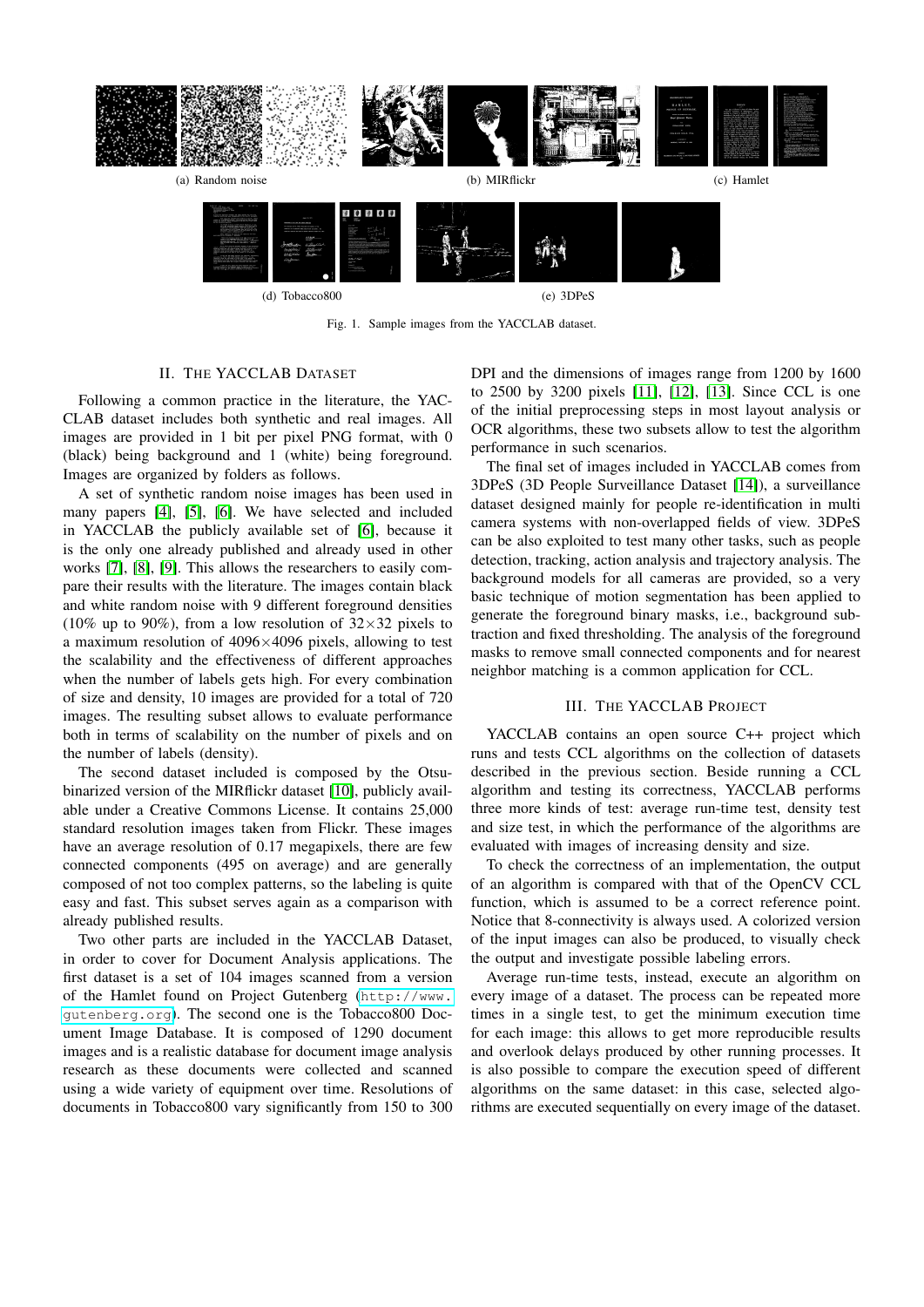TABLE I YACCLAB CONFIGURATION PARAMETERS.

<span id="page-2-1"></span>

| Parameter name           | <b>Description</b>                              |  |  |  |  |
|--------------------------|-------------------------------------------------|--|--|--|--|
| input_path               | Folder on which datasets are placed             |  |  |  |  |
| output_path              | Folder on which result are stored               |  |  |  |  |
| write n labels           | Whether to report the number of Connected       |  |  |  |  |
|                          | Components in output files                      |  |  |  |  |
|                          | Correctness tests                               |  |  |  |  |
| check_8connectivity      | Whether to perform correctness tests            |  |  |  |  |
| check list               | List of datasets on which CCL algorithms        |  |  |  |  |
|                          | should be checked                               |  |  |  |  |
|                          | Density and size tests                          |  |  |  |  |
| ds_perform               | Whether to perform density and size tests       |  |  |  |  |
| ds colorLabels           | Whether to output a colorized version of input  |  |  |  |  |
|                          | images                                          |  |  |  |  |
| ds testsNumber           | Number of runs                                  |  |  |  |  |
| ds saveMiddleTests       | Whether to save the output of single runs, or   |  |  |  |  |
|                          | only a summary of the whole test                |  |  |  |  |
|                          | Average execution time tests                    |  |  |  |  |
| at_perform               | Whether to perform average execution time       |  |  |  |  |
|                          | tests                                           |  |  |  |  |
| at colorLabels           | Whether to output a colorized version of input  |  |  |  |  |
|                          | images                                          |  |  |  |  |
| at testsNumber           | Number of runs                                  |  |  |  |  |
| at saveMiddleTests       | Whether to save the output of single runs, or   |  |  |  |  |
|                          | only a summary of the whole test                |  |  |  |  |
| averages_tests           | List of algorithms on which average execution   |  |  |  |  |
|                          | time tests should be run                        |  |  |  |  |
| Algorithm configuration  |                                                 |  |  |  |  |
| <b>CCLAlgorithmsFunc</b> | List of available algorithms (function names)   |  |  |  |  |
| <b>CCLAlgorithmsName</b> | List of available algorithms (display names for |  |  |  |  |
|                          | charts)                                         |  |  |  |  |

Results are presented in three different formats: a plain text file, histogram charts, either in color or in gray-scale, and a LATEX table, which can be directly included in research papers.

Finally, density and size tests check the performance of different CCL algorithms when they are executed on images with varying foreground density and size. To this aim, a list of algorithms selected by the user is run sequentially on every image of the test\_random dataset. As for run-time tests, it is possible to repeat this test for more than one run. The output is presented as both plain text and charts. For a density test, the mean execution time of each algorithm is reported for densities ranging from 10% up to 90%, while for a size test the same is reported for resolutions ranging from  $32 \times 32$  up to  $4096 \times 4096$ . A showcase will be presented in Section [V.](#page-3-0)

A configuration file placed in the installation folder lets the user specify which kind of test should be performed, on which datasets and on which algorithms. A complete description of all configuration parameters is reported in Table [I.](#page-2-1)

YACCLAB has been designed with extensibility in mind, so that new resources can be easily integrated into the project. A CCL algorithm is coded with a .h header file, which declares a function implementing the algorithm, and a .cpp source file which defines the function itself. The function must follow a standard signature: its first parameter should be a const reference to an OpenCV Mat1b matrix, containing the input image, and its second parameter should be a reference to a Mat1i matrix, which shall be populated with computed labels. The function must also return an integer specifying the number of labels found in the image, included background's

one. For example:

#### **int** MyLabelingAlgorithm(**const** cv::Mat1b& img, cv::Mat1i &imgLabels);

Once an algorithm has been added to YACCLAB, it is ready to be tested and compared to the others. To include the newly added algorithm in a test, it is sufficient to include its function name in the CCLAlgorithmsFunc parameter (see Table [I\)](#page-2-1) and a display name in the CCLAlgorithmsName parameter. We look at YACCLAB as a growing effort towards better reproducibility of CCL algorithms, so implementations of new and existing labeling methods are welcome.

## IV. AVAILABLE ALGORITHMS

<span id="page-2-0"></span>Since version 3.0, OpenCV included CCL features. The algorithm implemented is the one described in [\[15\]](#page-5-15), [\[16\]](#page-5-16), which is basically equivalent to the one in [\[4\]](#page-5-4). It uses a pixel based scanning with online equivalence resolution by means of a union find technique with path compression, plus a decision tree for accessing only the minimum number of already scanned labeled pixels. This is the reference algorithm implemented in YACCLAB and the source code comes directly from the OpenCV repository. It has been simplified just by removing the 4-connection case and any reference to blob features computations. Also the use of InputArray and OutputArray was removed in order to get a simpler interface. All of these modifications do not impact on the algorithm execution times, neither negatively nor positively.

In [\[6\]](#page-5-6) we proved that different versions of the decision tree are equivalent to the previous one and extended it to Block Based scanning, that is scanning the image in  $2 \times 2$ blocks. Building the decision tree for that case is much harder, because of the large number of possible combinations. In [\[17\]](#page-5-17) we proposed a proved optimal strategy to build the decision tree by means of a dynamic programming approach. In YACCLAB we provide an implementation of the algorithm. The only difference with the originally available algorithm is the compliance with the new OpenCV funcion interface and the use of the same strategy found in most OpenCV modules to get the line pointer and then use it instead of the templated operator(), which is really handy in designing algorithms, but also known to slow down things considerably. The final decision tree is generated by another program, so a caveat to the reader is mandatory: the code is definitely ugly!

Another variation of Block Based analysis was proposed in [\[9\]](#page-5-9), which is reported to be faster than the previous one. We also include this algorithm thanks to the availability of the source code on the authors web pages, making the signature compliant with our standards.

In [\[18\]](#page-5-18) a different take on labeling was proposed, called Light Speed Labeling. The paper has a well described pseudocode for the algorithm, and in the journal version [\[19\]](#page-5-19), further analysis has been performed, proposing also some variations and stating that it is the fastest algorithm available. One important note is that *Light Speed Labeling is not always correct*: failures in exactly solving all equivalences is reported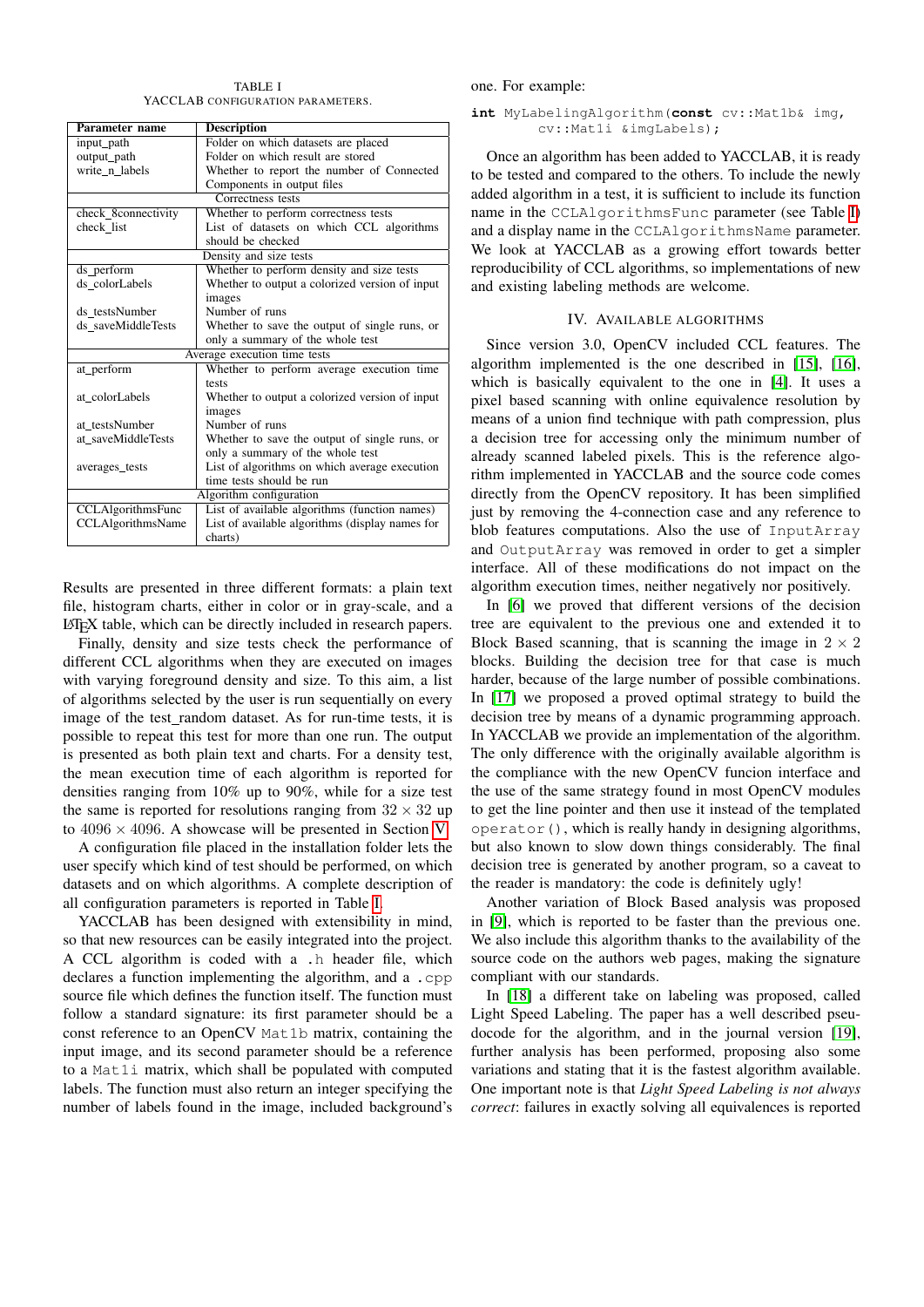



**O** LSL\_STD SAUF

0

 $\mathcal{O}$ O,

<span id="page-3-2"></span>Fig. 3. Average run-time tests on a Xeon CPU E5-2609 v2 @ 2.50GHz with Linux.

0

 $\circ$  $^{\circ\circ}$ DiStefano BBDT LR\_STD SAUF

(c) Tobacco800



<span id="page-3-3"></span>Fig. 4. Average run-time tests on a Intel Core Duo @ 2.8GHz with OSX.

by the authors in about 2% of the cases. To our knowledge, no public implementation exists, so we are the first ones to really make it available in YACCLAB. This is probably due to two small mistakes in the pseudo code of [\[19\]](#page-5-19): a  $w$  was called  $n$ because of a change in notation between the two papers and a "step 2" was missing in a "for" loop. We implemented the standard version –this is the name used in the paper– of LSL, limiting the optimization again to just using raw row-pointers.

<span id="page-3-1"></span>0

 $\circ$ V DiStefanc BBDT La St SAUF

(b) Hamlet

In order to demonstrate the importance of the algorithm used to solve the label's equivalences, we include an implementation of [\[20\]](#page-5-20) which uses a two scan procedure with an online label resolution algorithm, using an array-based structure to store the label equivalences. This technique requires multiple searches over the array at every Union operation, leading to a clear non-linear behavior with respect to the number of labels.

As a representative of the contour tracing type of algorithms we include [\[21\]](#page-5-21) proposed in 2003. This approach clockwise tags all pixels in both the contour and the immediately external background area in a single operation. Then, during the raster scan, an untagged boundary is found, a counter clockwise contour tracing is performed for internal contours. This technique proved to have a linear complexity with respect to the number of labels and run quite fast, also because the filling of the connected components (label propagation after

contour following) is cache-friendly for images stored in a raster scan order.

0

 $\circ$  $^{\circ\circ}$ Distemb BBDT LR DD SAU

(d) 3DPeS

# V. CURRENT RESULTS

<span id="page-3-0"></span>To make a first performance comparison and to showcase automatically generated charts and tables, we have run each algorithm in YACCLAB on all datasets and in three different environments: a Windows PC with a i7-4790 CPU @ 3.60 GHz and Microsoft Visual Studio 2013, a Linux workstation with a Xeon CPU E5-2609 v2 @ 2.50GHz and GCC 5.2, and a Intel Core Duo @ 2.8 GHz running OS X with X Code 7.2.1. Average run-time tests, as well as density and size tests, were repeated 10 times, and for each image the minimum execution time was considered.

In the following, we use acronyms to refer to the available algorithms: CT is the Contour Tracing approach by Fu Chang *et al.* [\[21\]](#page-5-21), CCIT is the algorithm by Wan-Yu Chang *et al.* [\[9\]](#page-5-9), DiStefano is the algorithm in [\[20\]](#page-5-20), BBDT is the Block Based with Decision Trees algorithm by Grana *et al.* [\[6\]](#page-5-6), LSL STD is the Light Speed Labeling algorithm by Lacassagne *et al.* [\[19\]](#page-5-19), SAUF is the Scan Array Union Find algorithm by Wu *et al.* [\[16\]](#page-5-16), which is the algorithm currently included in OpenCV.

Figures [2,](#page-3-1) [3,](#page-3-2) and [4](#page-3-3) report mean run-times for each platform and dataset. As it can be noticed, YACCLAB provides an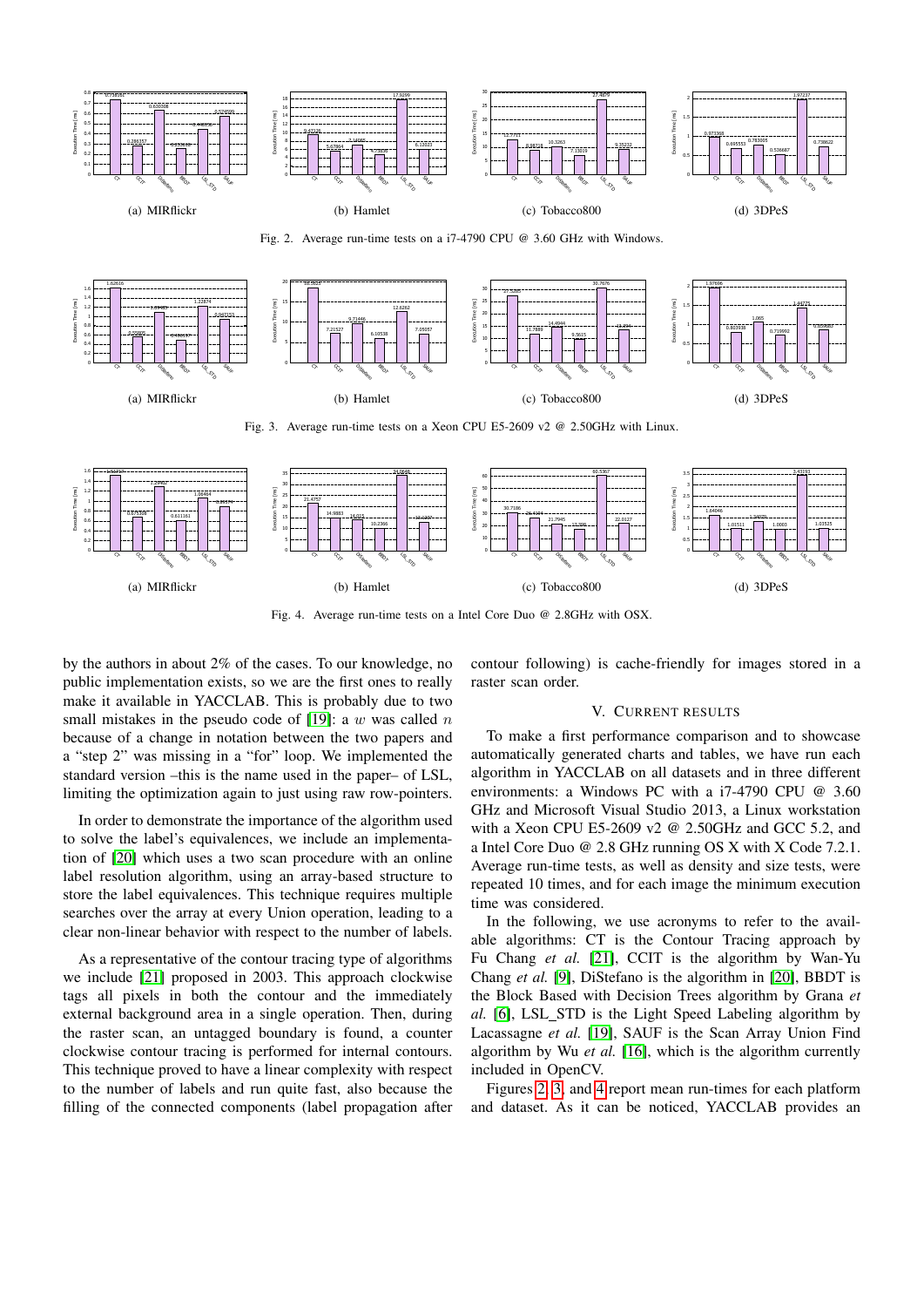<span id="page-4-3"></span>

(a) Density test on a i7-4790 CPU @ 3.60 GHz with Windows.

<span id="page-4-4"></span>

<span id="page-4-5"></span>(c) Density test on a Xeon CPU E5-2609 v2 @ 2.50GHz with Linux.



<span id="page-4-0"></span>(b) Size test on a i7-4790 CPU @ 3.60 GHz with Windows.

<span id="page-4-1"></span>



<span id="page-4-2"></span>Fig. 5. Size and Density tests.

effective way to compare CCL algorithms on heterogeneous datasets and environments. Same results can be reported in tabular form, as in Tables [II,](#page-5-22) [III,](#page-5-23) and [IV.](#page-5-24) Execution times vary from platform to platform, depending on the processor performance as well as on the optimization carried out by the compiler. However, with the implementations currently included in YACCLAB, the method proposed in [\[6\]](#page-5-6) always shows the best performance.

10

100

1000

Execution Time [ms]

Execution Time [ms]

10000

 $\sigma$ CCIT DiStefano BBDT SL\_STD SAUF

Beside run-time tests, size and density test can be automatically executed on the synthetic dataset. Figures [5\(b\),](#page-4-0) [5\(d\),](#page-4-1) and [5\(f\)](#page-4-2) report execution times on all synthetic images and platforms with respect to different image sizes. A linear dependency of execution time with respect to the number of pixels is highlighted for all algorithms, except from Di Stefano's, which shows, as expected, a worse performance when the number of pixels is high.

Figures [5\(a\),](#page-4-3) [5\(c\),](#page-4-4) and [5\(e\),](#page-4-5) finally, report execution times on the syntethic dataset, with respect to different levels of foreground density. All algorithms show an increased execution time on middle densities, because the number of